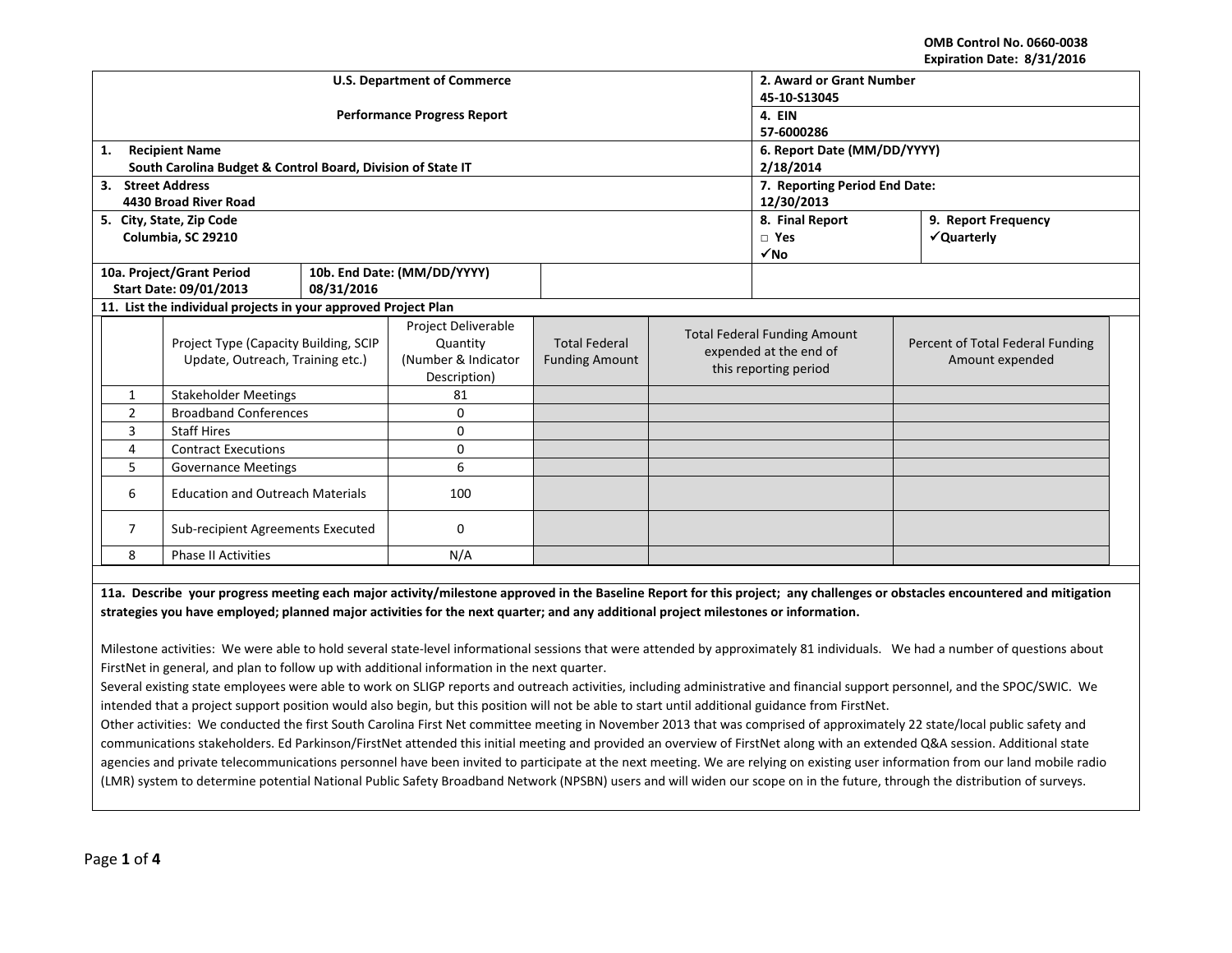11b. If the project team anticipates requesting any changes to the approved Baseline Report in the next quarter, describe those below. Note that any substantive changes to the **Baseline Report must be approved by the Department of Commerce before implementation.**

We anticipated developing and distributing <sup>a</sup> FirstNet factsheet, but have decided to rely on FirstNet material at this time to keep the initial message consistent regarding FirstNet activities.

**11c. Provide any other information that would be useful to NTIA as it assesses this project's progress.**

Our work this quarter focused on remaining plugged into workshops, webinars and conference calls. We remain actively engage with organizations and associations including FirstNet, NTIA, NASCIO, NASTD, RECCWG, NCSWIC and other Region IV activities.

11d. Describe any success stories or best practices you have identified. Please be as specific as possible.

We conducted an initial governance body working group meeting that was attended by the leadership of various state/local public safety organizations and associations. Ed Parkinson was in attendance and provided information regarding FirstNet and engaged attendees in an extensive Q&A session.

We have scheduled another meeting of the South Carolina FirstNet committee in 2<sup>nd</sup> quarter 2014 that will include additional state agency leadership and also the private telecommunication sector including rural phone companies.

## **12. Personnel**

## 12a. If the project is not fully staffed, describe how any lack of staffing may impact the project's time line and when the project will be fully staffed.

The project is not fully staffed, but we anticipate hiring personnel by Q4, as projected in our Baseline/Expenditure Plan. The project is currently being assisted by the following staff personnel identified below in item #12b. We don't anticipate any changes to the project's timeline.

## **12b. Staffing Table**

| Job Title                |             | <b>Project(s) Assigned</b>                                                                           | Change    |
|--------------------------|-------------|------------------------------------------------------------------------------------------------------|-----------|
| SWIC/SPOC                |             | Provide oversight of all SLIGP project activities                                                    | No change |
| Administrative Assistant |             | Provide administrative support for grant management, governance meetings, and<br>outreach activities | No change |
| <b>Finance Assistant</b> | つに<br>ر ے . | Provide support for budget management, procurement, and processing invoices                          | No change |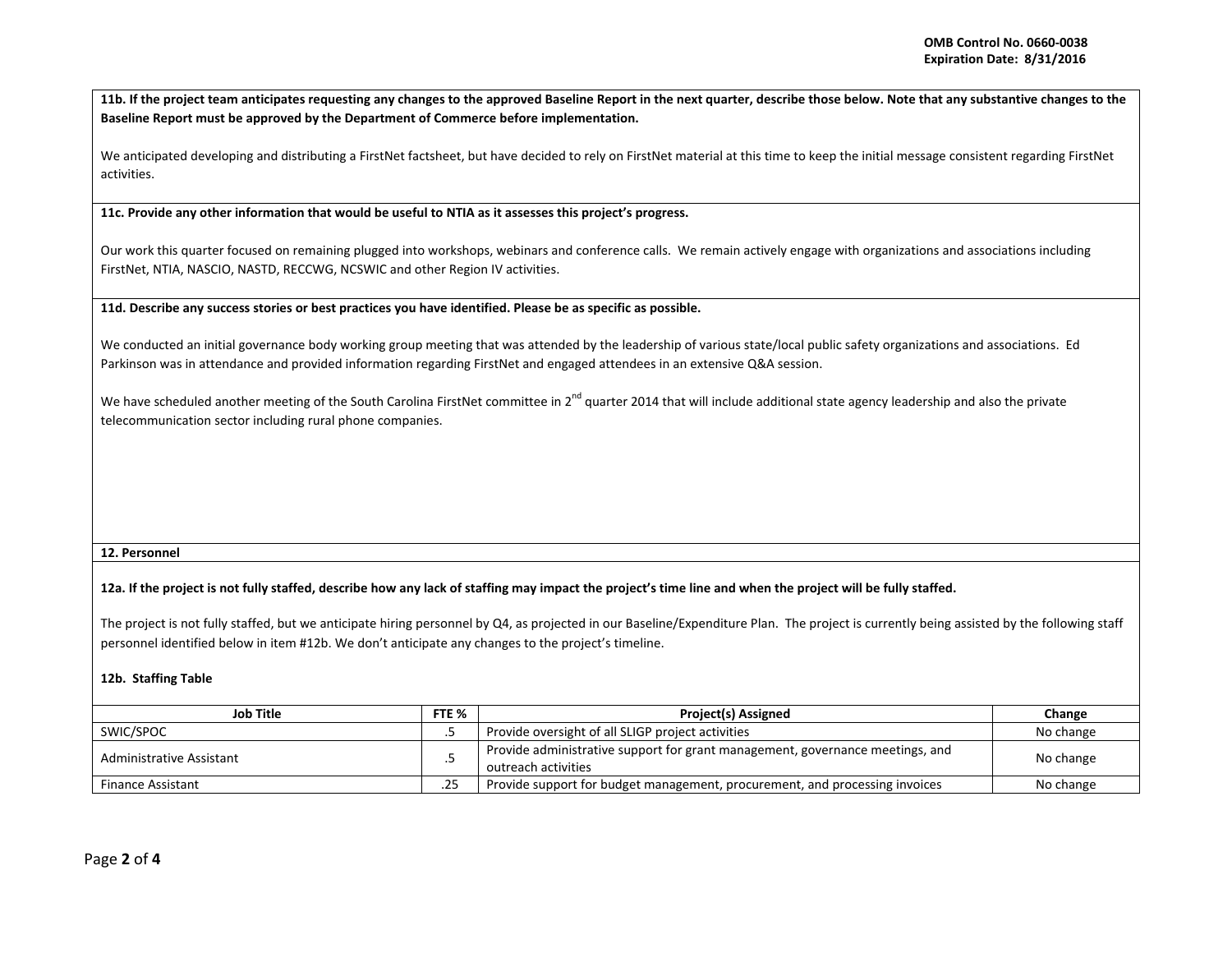**OMB Control No. 0660‐0038 Expiration Date: 8/31/2016**

| 13. Subcontracts (Vendors and/or Subrecipients)                                                           |                                      |                                     |                                                                                                                                                                                                 |                                       |                               |               |                                      |                                                                                                                                       |                                                 |             |                          |  |
|-----------------------------------------------------------------------------------------------------------|--------------------------------------|-------------------------------------|-------------------------------------------------------------------------------------------------------------------------------------------------------------------------------------------------|---------------------------------------|-------------------------------|---------------|--------------------------------------|---------------------------------------------------------------------------------------------------------------------------------------|-------------------------------------------------|-------------|--------------------------|--|
|                                                                                                           |                                      |                                     |                                                                                                                                                                                                 |                                       |                               |               |                                      | 13a. Subcontracts Table - Include all subcontractors. The totals from this table must equal the "Subcontracts Total" in Question 14f. |                                                 |             |                          |  |
| Name                                                                                                      | Subcontract Purpose                  |                                     | Type<br>(Vendor/Subrec.)                                                                                                                                                                        | RFP/RFQ<br>Issued<br>(Y/N)            | Contract<br>Executed<br>(Y/N) | Start<br>Date | End<br>Date                          | <b>Total Federal</b><br><b>Funds Allocated</b>                                                                                        | <b>Total Matching</b><br><b>Funds Allocated</b> |             | Project and % Assigned   |  |
| <b>TBD</b>                                                                                                | Website development                  |                                     | Vendor                                                                                                                                                                                          | N                                     | N                             | TBD           | <b>TBD</b>                           | \$80,000                                                                                                                              | \$0                                             |             | N/A                      |  |
| TBD                                                                                                       | Legal assistance with<br><b>MOUs</b> |                                     | Vendor                                                                                                                                                                                          | N                                     | N                             | TBD           | TBD                                  | \$50,000                                                                                                                              | \$0                                             |             | N/A                      |  |
| TBD                                                                                                       | Conference planning                  |                                     | Vendor                                                                                                                                                                                          | N                                     | N                             | <b>TBD</b>    | <b>TBD</b>                           | \$50,000                                                                                                                              | \$0                                             |             | N/A                      |  |
| TBD                                                                                                       | Phase II Support                     |                                     | Vendor                                                                                                                                                                                          | $\mathsf{N}$                          | N                             | TBD           | <b>TBD</b>                           | \$400,000                                                                                                                             | \$0                                             |             | N/A                      |  |
| None at this time. We will start working on RFP development upon receipt of additional FirstNet guidance. |                                      |                                     |                                                                                                                                                                                                 |                                       |                               |               |                                      |                                                                                                                                       |                                                 |             |                          |  |
| 14. Budget Worksheet                                                                                      |                                      |                                     |                                                                                                                                                                                                 |                                       |                               |               |                                      |                                                                                                                                       |                                                 |             |                          |  |
|                                                                                                           |                                      |                                     | Columns 2, 3 and 4 must match your current project budget for the entire award, which is the SF-424A on file.<br>Only list matching funds that the Department of Commerce has already approved. |                                       |                               |               |                                      |                                                                                                                                       |                                                 |             |                          |  |
| Project Budget Element<br>(1)                                                                             |                                      | <b>Federal Funds</b><br>Awarded (2) |                                                                                                                                                                                                 | <b>Approved Matching</b><br>Funds (3) | <b>Total Budget</b><br>(4)    |               | <b>Federal Funds</b><br>Expended (5) | Expended (6)                                                                                                                          | <b>Approved Matching Funds</b>                  |             | Total Funds Expended (7) |  |
| a. Personnel Salaries                                                                                     |                                      | 500,000                             |                                                                                                                                                                                                 | 303,997                               | 803,997                       |               | 0                                    | $\mathbf 0$                                                                                                                           |                                                 | $\mathbf 0$ |                          |  |
| b. Personnel Fringe Benefits                                                                              |                                      | 140,000                             |                                                                                                                                                                                                 | 85,119                                | 225,119                       |               | 0                                    | 0                                                                                                                                     |                                                 | $\mathbf 0$ |                          |  |
| c. Travel                                                                                                 |                                      | 159,300                             |                                                                                                                                                                                                 | 6,048                                 | 165,348                       |               | 0                                    | $\mathbf 0$                                                                                                                           |                                                 |             | $\Omega$                 |  |
| d. Equipment                                                                                              |                                      | 0                                   |                                                                                                                                                                                                 | $\Omega$                              | 0                             |               | $\mathbf 0$                          | $\mathbf 0$                                                                                                                           |                                                 | $\mathbf 0$ |                          |  |
| e. Materials/Supplies                                                                                     |                                      | 5,998                               |                                                                                                                                                                                                 | 3,420                                 |                               |               | 0                                    | $\pmb{0}$                                                                                                                             |                                                 | $\mathbf 0$ |                          |  |
| f. Subcontracts Total                                                                                     |                                      | 912,000                             |                                                                                                                                                                                                 | $\Omega$                              |                               |               | 0                                    | $\mathbf 0$                                                                                                                           |                                                 | $\mathbf 0$ |                          |  |
| g. Other                                                                                                  |                                      | 136,224                             |                                                                                                                                                                                                 | 64,800                                |                               |               | 0                                    | $\mathbf 0$                                                                                                                           |                                                 | $\mathbf 0$ |                          |  |
| Indirect                                                                                                  |                                      | $\Omega$                            |                                                                                                                                                                                                 | $\Omega$                              |                               |               | 0                                    | $\mathbf 0$                                                                                                                           |                                                 | $\Omega$    |                          |  |
| h. Total Costs                                                                                            |                                      | 1,853,522                           |                                                                                                                                                                                                 | 463,384                               |                               |               | 0                                    | $\mathbf 0$                                                                                                                           |                                                 |             | $\mathbf 0$              |  |
| i. % of Total                                                                                             |                                      | 80%                                 |                                                                                                                                                                                                 | 20%                                   | 100%                          |               | 0%                                   | 0%                                                                                                                                    |                                                 | 0%          |                          |  |